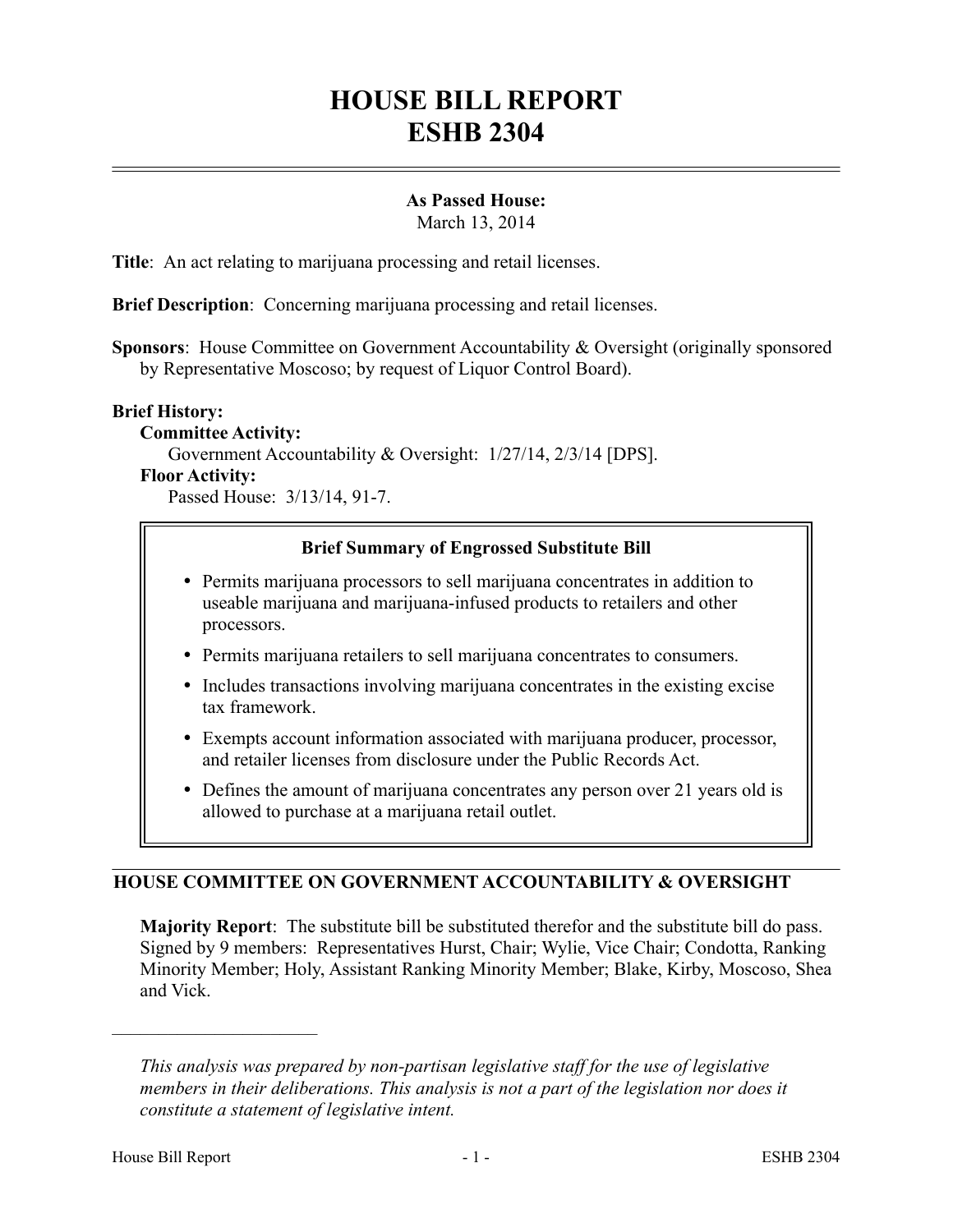**Staff**: David Rubenstein (786-7153).

# **Background**:

#### Introduction to Initiative Measure No. 502.

Initiative Measure No. 502 (I-502 or initiative) was a ballot measure approved by Washington voters in November of 2012 that legalizes the production, processing, possession and personal use of marijuana on a limited scale, creates a framework for a regulatory scheme to be further developed by the Liquor Control Board (LCB) through its rule-making authority, and revises provisions in criminal statute to accommodate such legalization in accordance with the requirements of the initiative.

#### Licensing of Marijuana Producers, Processors, and Retailers.

The initiative creates three categories of marijuana marketing licenses to be issued by the LCB in implementing the statutory scheme outlined in the initiative: (1) the marijuana producer's license entitles the holder to produce marijuana for sale at wholesale to licensed marijuana processors or other producers; (2) the marijuana processor's license entitles the holder to process, package, and label marijuana for sale at wholesale to marijuana retailers; and (3) the marijuana retailer's license entitles the holder to sell marijuana products at retail prices in retail outlets. The initiative also created a tax framework, wherein sales from marijuana producers to processors, from processors to retailers, and retailers to consumers are each subject to an excise tax of 25 percent.

#### Restrictions on Licensed Marijuana Retailers.

Under I-502, licensed marijuana retailers are subject to specified restrictions. Among those restrictions are prohibitions on the following:

- the sale of products or services other than marijuana products or related paraphernalia;
- employment of persons under 21 years of age;
- allowing persons under 21 years of age to enter or remain on the premises; and
- allowing the opening or consumption of marijuana products on the premises.

A retail licensee who violates any of these advertising prohibitions is subject to a \$1,000 fine for each violation.

# Varieties of Marijuana Products.

The initiative spelled out two different kinds of marijuana products: (1) "useable marijuana," defined as dried marijuana flowers; and (2) "marijuana-infused products," defined as products containing marijuana or marijuana extracts intended for human use. The two definitions are mutually exclusive.

The statutory definition of marijuana includes all parts of the Cannabis plant and the resin extracted from any part of it.

#### Restrictions on Sale.

Processors are permitted to sell useable marijuana and marijuana-infused products to retailers, and retailers are permitted to sell those items to consumers. However, processors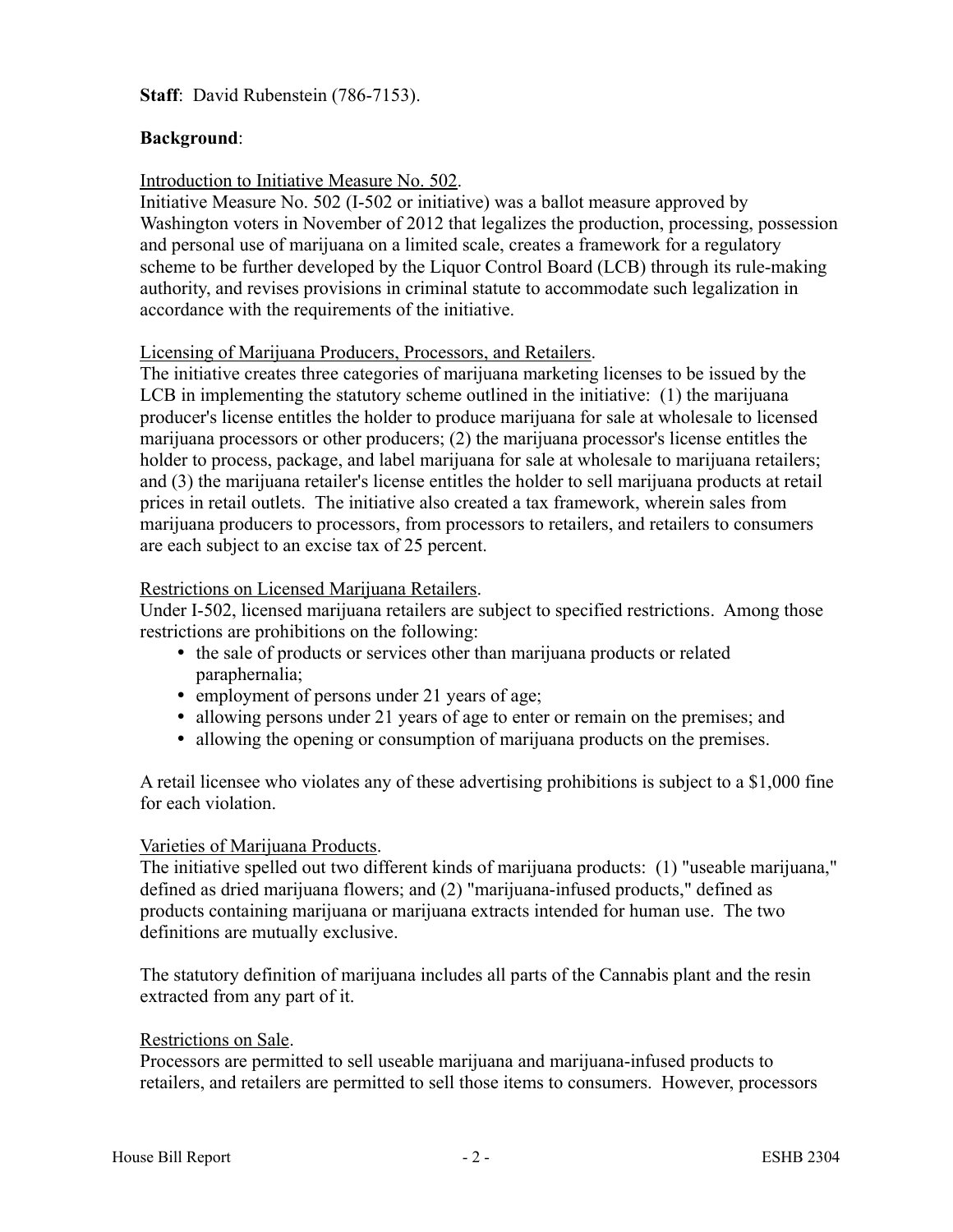and retailers are not currently permitted to sell marijuana extracts. Neither are processors permitted to sell marijuana in any form to other processors.

#### Allowable Quantities of Marijuana.

Under I-502, persons 21 years of age or older are permitted to possess:

- 1 ounce of useable marijuana;
- 16 ounces of marijuana-infused product in solid form; or
- 72 ounces of marijuana-infused product in liquid form.

Retailers are permitted to sell useable marijuana and marijuana-infused products in the same quantities and in any combination from the premises of a marijuana retail outlet.

#### **Summary of Engrossed Substitute Bill**:

"Marijuana concentrates" is defined as resin extracted from the Cannabis plant with a high THC concentration, in contrast to "marijuana," which includes the entire Cannabis plant. The definition of "marijuana-infused products" is refined to require inclusion of marijuana or marijuana extracts with between 0.3 percent and 60 percent THC concentration.

Licensed marijuana processors are permitted to sell marijuana, including marijuana concentrates, useable marijuana, and marijuana-infused products to other processors and to retailers. Similarly, licensed retailers are permitted to sell marijuana concentrates to the same consumers who are currently permitted to purchase useable marijuana and marijuana-infused products and subject to the same restrictions. Sales of marijuana between producers and processors and between retailers and consumers are included in the I-502 excise tax framework.

Marijuana retailers may sell up to 7 grams of marijuana concentrates product from the premises of a retail outlet, in any combination with allowable amounts of other kinds of marijuana products.

Account numbers and values provided to the LCB in connection with an application for a marijuana producer, processor, or retailer license is exempted from Public Records Act (PRA) disclosure.

#### **Appropriation**: None.

**Fiscal Note**: Available.

**Effective Date**: The bill takes effect 90 days after adjournment of the session in which the bill is passed.

# **Staff Summary of Public Testimony**:

(In support) This is a simple bill adding language to allow processors and retailers to sell marijuana extracts, and it amounts to a technical fix, though it requires an amendment.